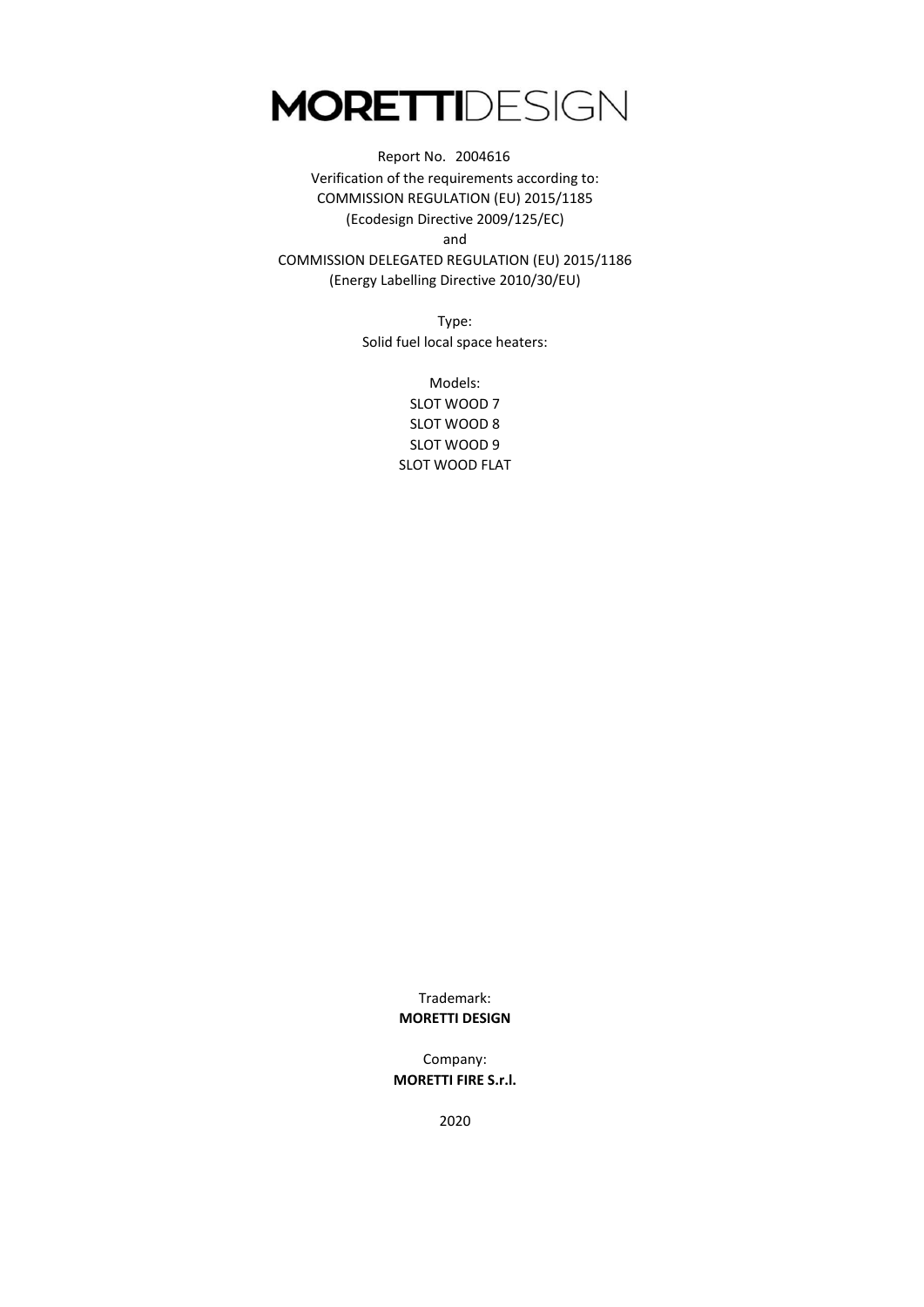and the Commission Delegated Regulation (EU) 2015/1186 – Energy Labelling Test Report according the Commission Regulation (EU) 2015/1185 – Ecodesign

|                                                                                               |                                 |                                 | MORETTI FIRE S.r.l.                    |           |        |  |
|-----------------------------------------------------------------------------------------------|---------------------------------|---------------------------------|----------------------------------------|-----------|--------|--|
| Appliance manufacturer / contractor                                                           |                                 | Contrada Tesino, 50             |                                        |           |        |  |
|                                                                                               |                                 | 63065 Ripatransone (AP) - Italy |                                        |           |        |  |
| Trademark:                                                                                    |                                 | MORETTI DESIGN                  |                                        |           |        |  |
| Models:                                                                                       |                                 |                                 |                                        |           |        |  |
| SLOT WOOD 7                                                                                   |                                 |                                 |                                        |           |        |  |
| SLOT WOOD 8                                                                                   |                                 |                                 |                                        |           |        |  |
| SLOT WOOD 9                                                                                   |                                 |                                 |                                        |           |        |  |
| SLOT WOOD FLAT                                                                                |                                 |                                 |                                        |           |        |  |
| 0                                                                                             |                                 |                                 |                                        |           |        |  |
| 0                                                                                             |                                 |                                 |                                        |           |        |  |
| 0                                                                                             |                                 |                                 |                                        |           |        |  |
| 0                                                                                             |                                 |                                 |                                        |           |        |  |
| 0                                                                                             |                                 |                                 |                                        |           |        |  |
| 0                                                                                             |                                 |                                 |                                        |           |        |  |
|                                                                                               |                                 |                                 |                                        |           |        |  |
|                                                                                               |                                 |                                 |                                        |           |        |  |
|                                                                                               |                                 |                                 |                                        |           |        |  |
|                                                                                               |                                 |                                 |                                        |           |        |  |
|                                                                                               |                                 |                                 |                                        |           |        |  |
|                                                                                               |                                 |                                 |                                        |           |        |  |
|                                                                                               |                                 |                                 |                                        |           |        |  |
|                                                                                               |                                 |                                 |                                        |           |        |  |
| Type of construction:                                                                         |                                 |                                 | wood stoves in acc. with EN 13240:2007 |           |        |  |
|                                                                                               |                                 |                                 |                                        |           |        |  |
| Fuel:                                                                                         |                                 |                                 |                                        |           |        |  |
|                                                                                               |                                 |                                 | Wood logs<br>Direct:                   | $9,47$ kW |        |  |
| Nominal heat output (Pnom)                                                                    | 9,47                            | kW                              | Indirect                               |           | $0$ kW |  |
|                                                                                               |                                 |                                 |                                        |           |        |  |
| Minimum heat output (Pmin)                                                                    | 0                               | kW                              | Direct:                                |           | $0$ kW |  |
|                                                                                               |                                 |                                 | Indirect                               |           | $0$ kW |  |
| Reference type test report:                                                                   |                                 |                                 |                                        |           |        |  |
| Test basis: Regulations no. 2015/1185 and no. 2015/1186. This examination has been carried    |                                 |                                 |                                        |           |        |  |
| out in a test laboratory equipped in accordance with the EN 14785:2006. The test results were |                                 |                                 |                                        |           |        |  |
| reviewed by the impartial test centre of TÜV Rheinland Energy GmbH.                           |                                 |                                 |                                        |           |        |  |
| Test results: the requirements of the implementing Directives 2009/125/EC and 2010/30/EU      |                                 |                                 |                                        |           |        |  |
| Seasonal space heating energy                                                                 |                                 |                                 |                                        |           |        |  |
| Energy efficiency class                                                                       |                                 |                                 |                                        |           |        |  |
|                                                                                               |                                 | MORETTI FIRE S.r.l.             |                                        |           |        |  |
| Ripatransone                                                                                  |                                 | Contrada Tesino, 50             |                                        |           |        |  |
|                                                                                               | 63065 Ripatransone (AP) - Italy |                                 |                                        |           |        |  |
| Assessor:                                                                                     |                                 |                                 | Report released after review:          |           |        |  |
|                                                                                               |                                 |                                 |                                        |           |        |  |
|                                                                                               |                                 |                                 |                                        |           |        |  |
|                                                                                               |                                 |                                 |                                        |           |        |  |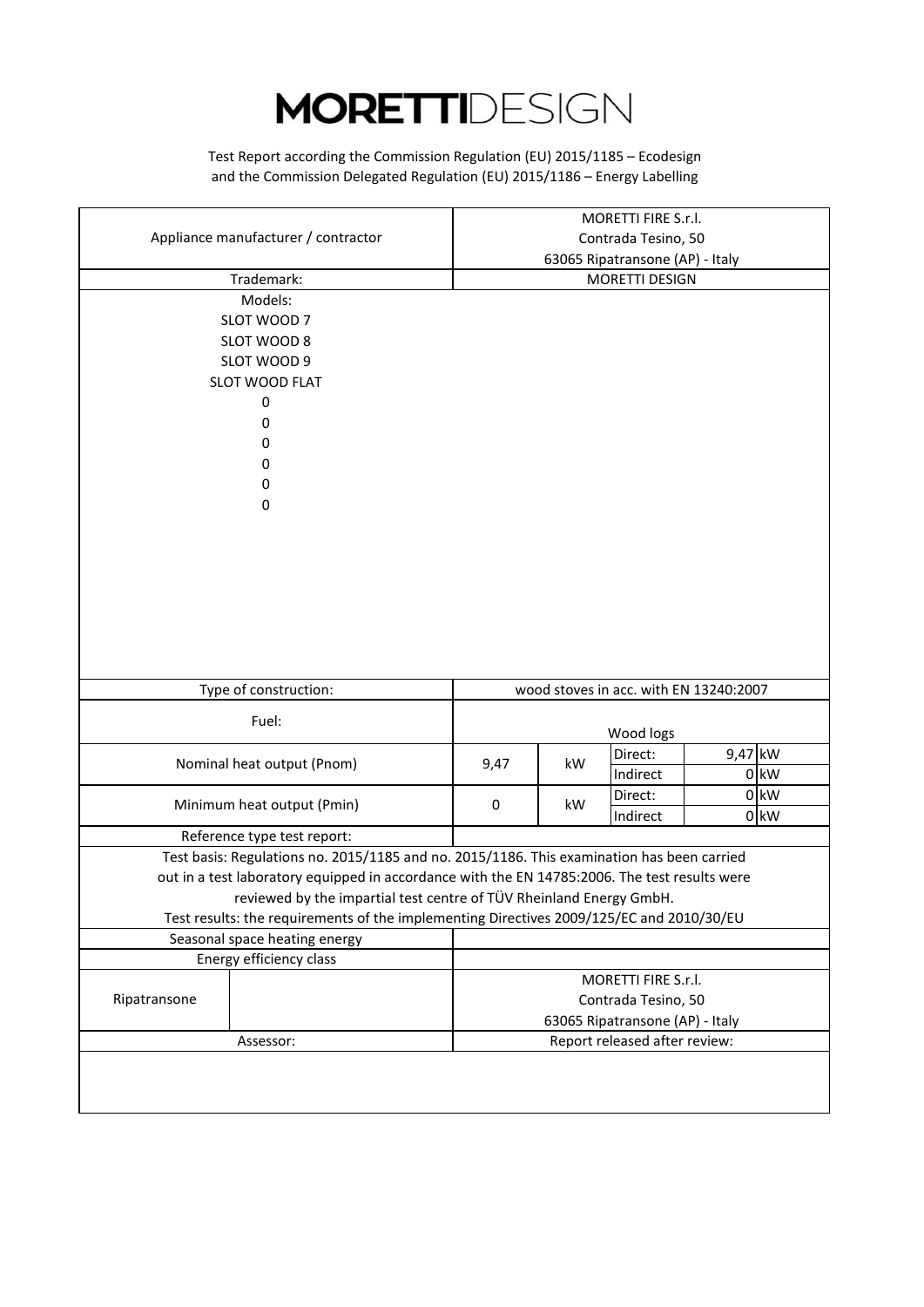#### 1 Task

The Test Centre for Energy Appliances was instructed to execute the measurements and calculations on the appliance SLOT WOOD FLAT according to the Commission Regulation (EU) 2015/1185 and the Commission Delegated Regulation (EU) 2015/1186. KIWA CERMET ITALIA S.P.A. San Vendemianto (TV) Test details on the reference initial type testing report 2004616 (EN 13240:2007) The tests were carried out in the laboratory of:

2 Description of the appliances

Residential room sealed heating appliances fired by wood pellets without water heat exchanger

for domestic central heating system. The flue discharge for pellet operation is fan assisted.

The stoves are equipped with an automatic ignition. All the models share the same basic

construction of the tested one (the stove SLOT WOOD FLAT ) regarding the combustion SLOT WOOD FLAT

air inlet, the dimensions and the shape of combustion chamber and the flueways. The only difference

between each model is related to the external claddings.

The stove SLOT WOOD FLAT has been chosen from the manufacturer as representative model of the family and it may be operated with convenction air fan on/off See the reference testing report 2004616 for further details.

Control features

Room temperature control

| Single stage heat output, no room temperature control    | <b>No</b>  |
|----------------------------------------------------------|------------|
| Two or more manual stages, no temperature control        | <b>No</b>  |
| With mechanic thermostat room temperature control        | <b>No</b>  |
| With electronic room temperature control                 | <b>INo</b> |
| With electronic room temperature control plus day timer  | <b>No</b>  |
| With electronic room temperature control plus week timer | INO        |

#### Controls for indoor heating comfort

| Room temperature control with presence detection    | <b>INo</b> |
|-----------------------------------------------------|------------|
| Room temperature control with open window detection | INo        |
| With distance control option                        | INO        |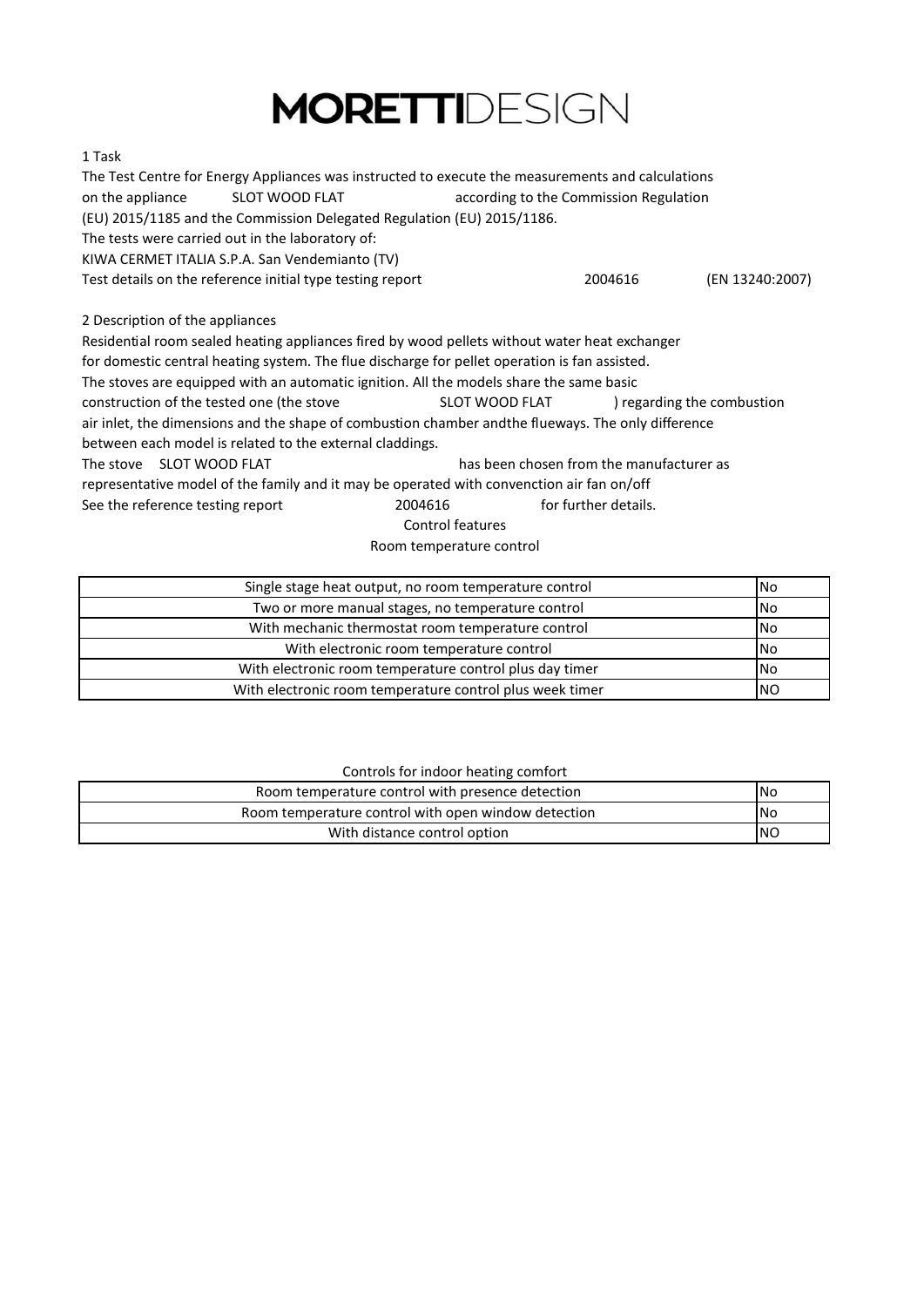#### 3 Test data

| Working<br>conditions | Description                                        | Parameter            | Result | Unit              |
|-----------------------|----------------------------------------------------|----------------------|--------|-------------------|
|                       | Useful efficiency at nominal heat output           | nth,nom              | 0,8755 | %                 |
|                       | Nominal heat output                                | Pnom                 | 9,47   | kW                |
|                       | Electric power requirement at nominal heat output* | elmax                | 0      | W                 |
|                       | Particulate matter emissions**                     | <b>PM</b>            | 19     |                   |
|                       | Organic gaseous compounds emissions**              | <b>OGC</b>           | 66     | mg/m <sup>3</sup> |
| Nominal heat output   | Carbon monoxide emissions**                        | <b>CO</b>            | 1194   |                   |
|                       | Nitrogen oxides emissions**                        | <b>Nox</b>           | 81     |                   |
|                       | Useful efficiency at minimum heat output           | n <sub>th, min</sub> | 0      | %                 |
|                       | Minimum heat output                                | Pmin                 | 0      | kW                |
|                       | Electric power requirement at minimum heat output* | elmin                | በ      | W                 |
| Minimumheat output    | Particulate matter emissions**                     | <b>PM</b>            |        |                   |
|                       | Organic gaseous compounds emissions**              | <b>OGC</b>           |        | mg/m <sup>3</sup> |
|                       | Carbon monoxide emissions**                        | <b>CO</b>            |        |                   |
|                       | Nitrogen oxides emissions**                        | <b>Nox</b>           | C      |                   |
| Stanby                | Standby mode power consumption                     | <b>elsb</b>          | 0      | W                 |

\* average values, measured according to EN15456:2008.

The electrical power data in operation are obtained:

- for the nominal heat output, with the convenction air fan on;

- for part load heat output with the convenction air fan off;

\*\* values standardised to a dry flue gas basis at 13 % oxygen and conditions at 273 K and 1013 mbar.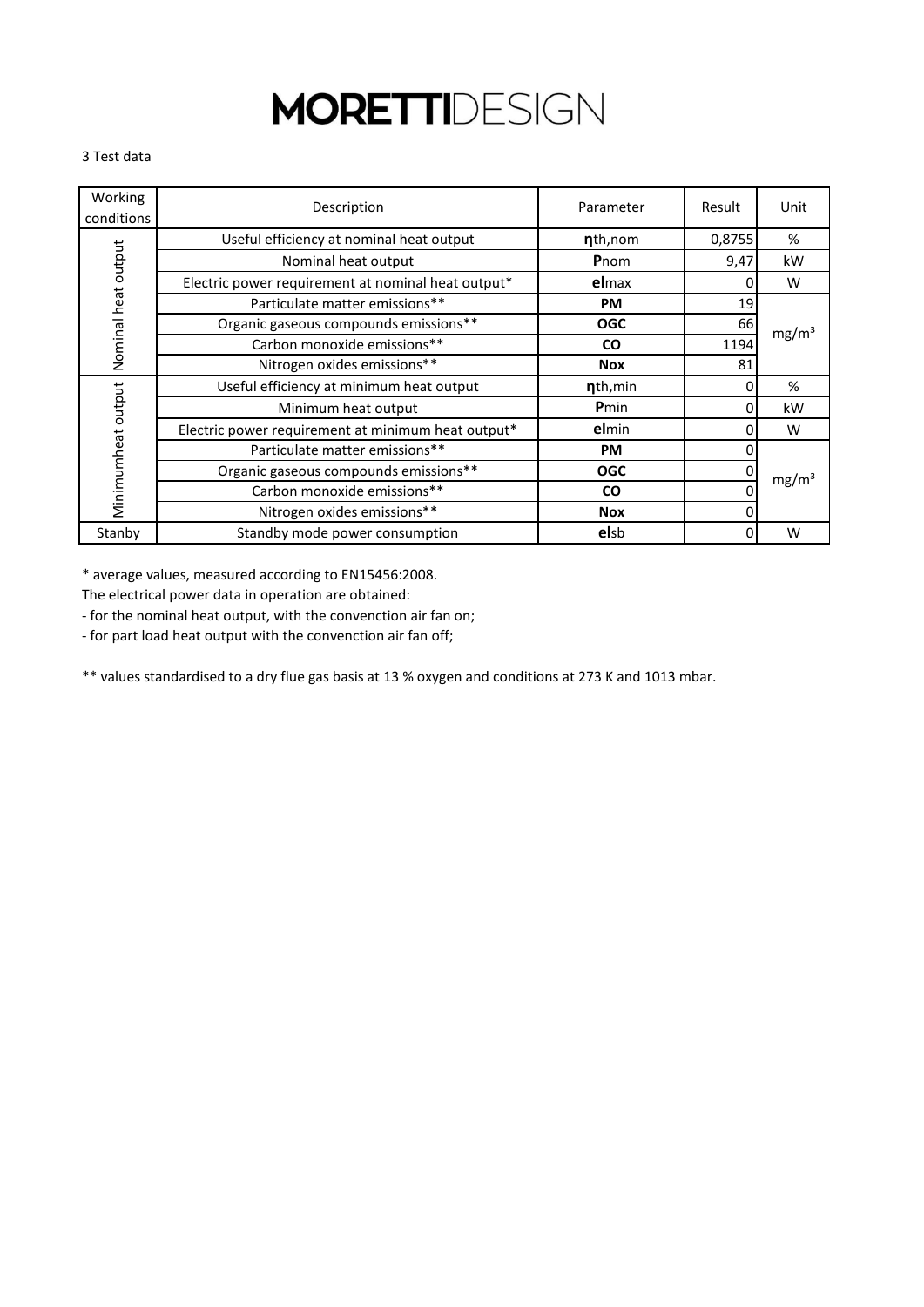#### 4 Test results

| Seasonal space heating energy efficiency in active mode                                                       |                                          |            | 84,55% | % |
|---------------------------------------------------------------------------------------------------------------|------------------------------------------|------------|--------|---|
| Contributions of controls of indoor heating comfort (mutually<br>exclusive temperature controls)              |                                          | F(2)       | 7%     | % |
| Contributions of controls of indoor heating comfort                                                           |                                          | F(3)       | 0%     | % |
| Negative contribution to the seasonal space heating energy<br>efficiency by auxiliary electricity consumption |                                          | F(4)       | 0%     | % |
| Negative contribution to the energy efficiency index by energy<br>consumption of a permanent pilot flame      |                                          | F(5)       | 0%     | % |
| <b>Biomass label factor</b>                                                                                   |                                          | <b>BLF</b> | 1,45   |   |
|                                                                                                               | Seasonal space heating energy efficiency | ηs         | 84,55% | % |
| Up to 1/1/2022                                                                                                | Energy efficiency index                  | EEI        | 123,95 |   |
| Energy efficiency class                                                                                       |                                          |            | A+     |   |
|                                                                                                               | Seasonal space heating energy efficiency | ηs         | 84,55% | % |
| From 1/1/2022                                                                                                 | Energy efficiency index                  | EEI        | 123,95 |   |
|                                                                                                               | Energy efficiency class                  |            | A+     |   |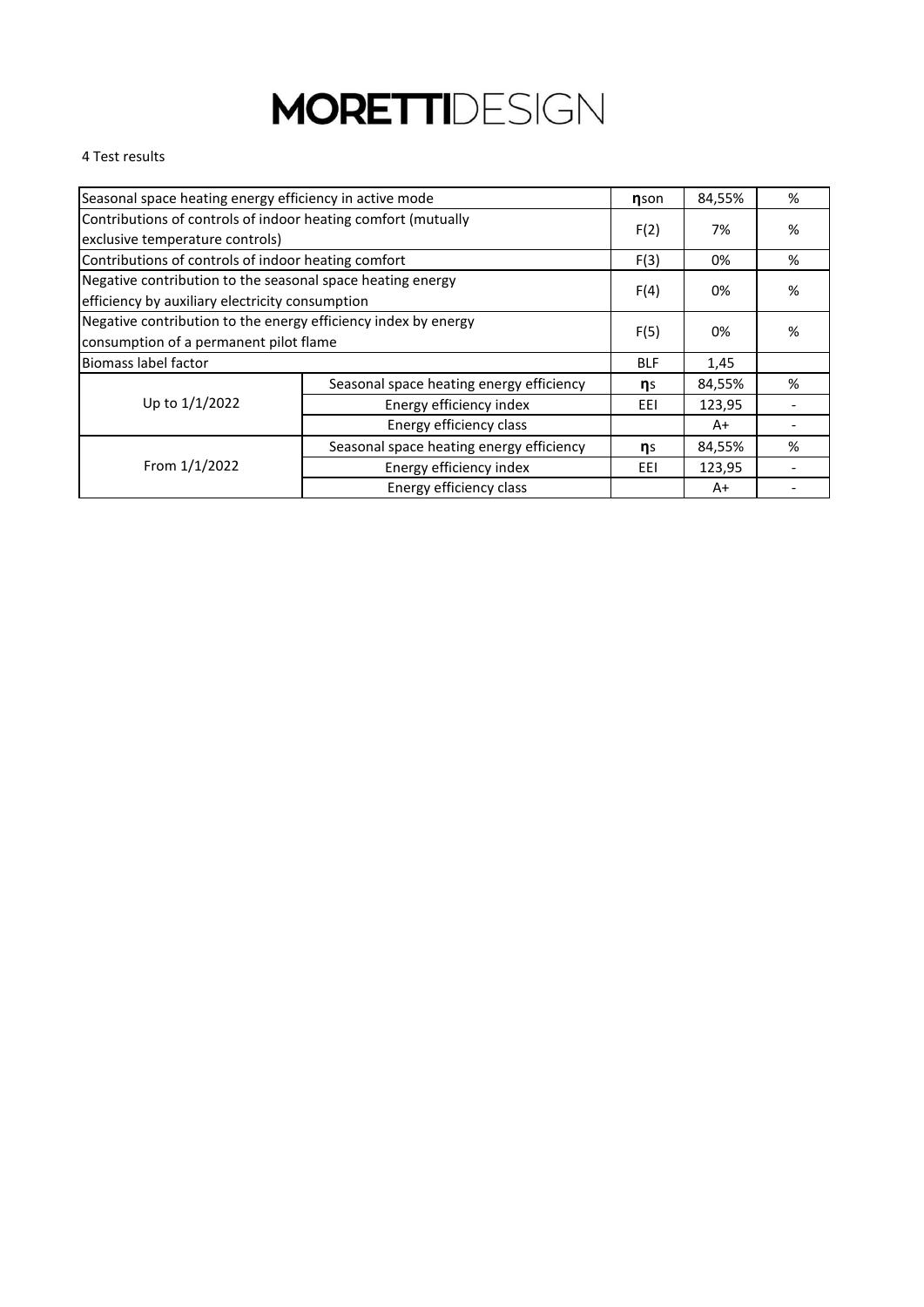5 Evaluation of the Energy Labelling Requirements

| Energy efficiency class | Energy efficiency index (EEI) |
|-------------------------|-------------------------------|
| $A++$                   | $E E I \ge 130$               |
| $A+$                    | $107 \leq EEI < 130$          |
| A                       | $88 \leq EEI < 107$           |
| B                       | $82 \leq EEI < 88$            |
|                         | $77 \le$ EEI < 82             |
| D                       | $72 \leq EEI < 77$            |
| Energy efficiency class | $62 \leq EEI < 72$            |
|                         | $42 \leq EEI < 62$            |
| G                       | EEl < 42                      |

According to the Directive 2010/30/EU, the local space heater shall be marked as following:

| Appliances                | Energy efficiency class |
|---------------------------|-------------------------|
| SLOT WOOD 7               |                         |
| SLOT WOOD 8               |                         |
| SLOT WOOD 9               |                         |
| SLOT WOOD FLAT            |                         |
| $\pmb{0}$                 |                         |
| $\pmb{0}$                 | $A+$                    |
| $\pmb{0}$                 |                         |
| $\pmb{0}$                 |                         |
| $\pmb{0}$                 |                         |
| $\pmb{0}$                 |                         |
|                           |                         |
|                           |                         |
|                           |                         |
|                           | From 1/1/2022           |
|                           |                         |
|                           |                         |
|                           |                         |
|                           |                         |
|                           |                         |
|                           | $A+$                    |
|                           |                         |
|                           |                         |
|                           |                         |
|                           |                         |
|                           |                         |
|                           |                         |
| Trademark: MORETTI DESIGN |                         |

,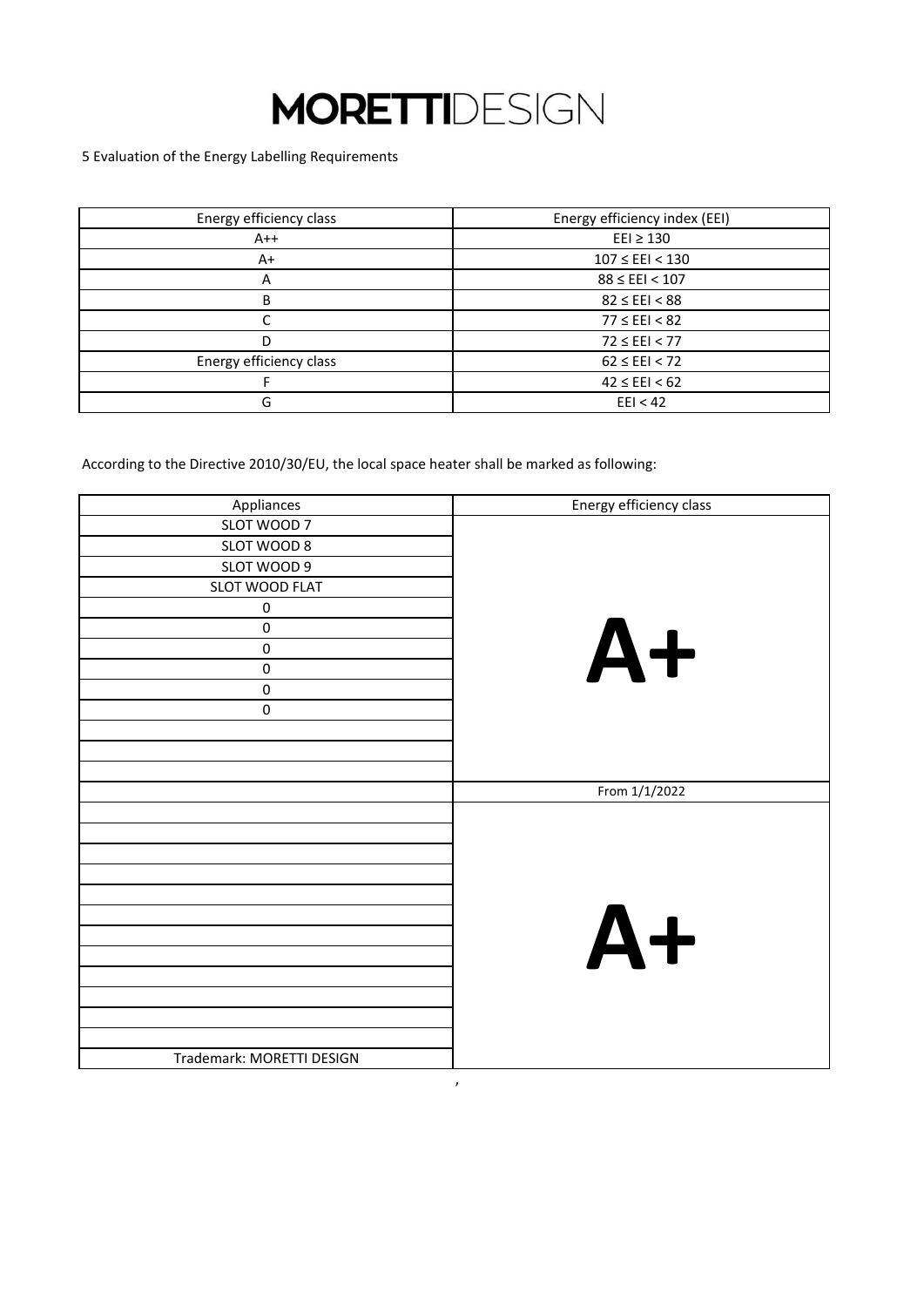6 Statement of test results

The local space heaters with models: SLOT WOOD 7 SLOT WOOD 8 SLOT WOOD 9 SLOT WOOD FLAT 0 0  $\Omega$  $\Omega$ 0

0

**A+** Ecodesign (Directive 2009/125/EC) and Energy Labelling (Directive 2010/30/EU) prescriptions that corresponds to the energy efficiency class: in accordance with Annex II Energy Efficiency Classes table 1 of the Commission Delegated Regulation (EU) 2015/1186 The evaluation of the results of this report with respect of conformity with the related commission regulations (2015/1185 and 2015/1186) is only a part of the conformity assessment to fulfil the of the company: **84,6% A+** From 1/1/2022 From 1/1/2022 **84,6%** MORETTI FIRE S.r.l. fulfil and correspond to the requirements of the Commission Regulation (EU) 2015/1185 with regard to ecodesign requirements for local space heaters and achieved a seasonal space heating energy efficiency of: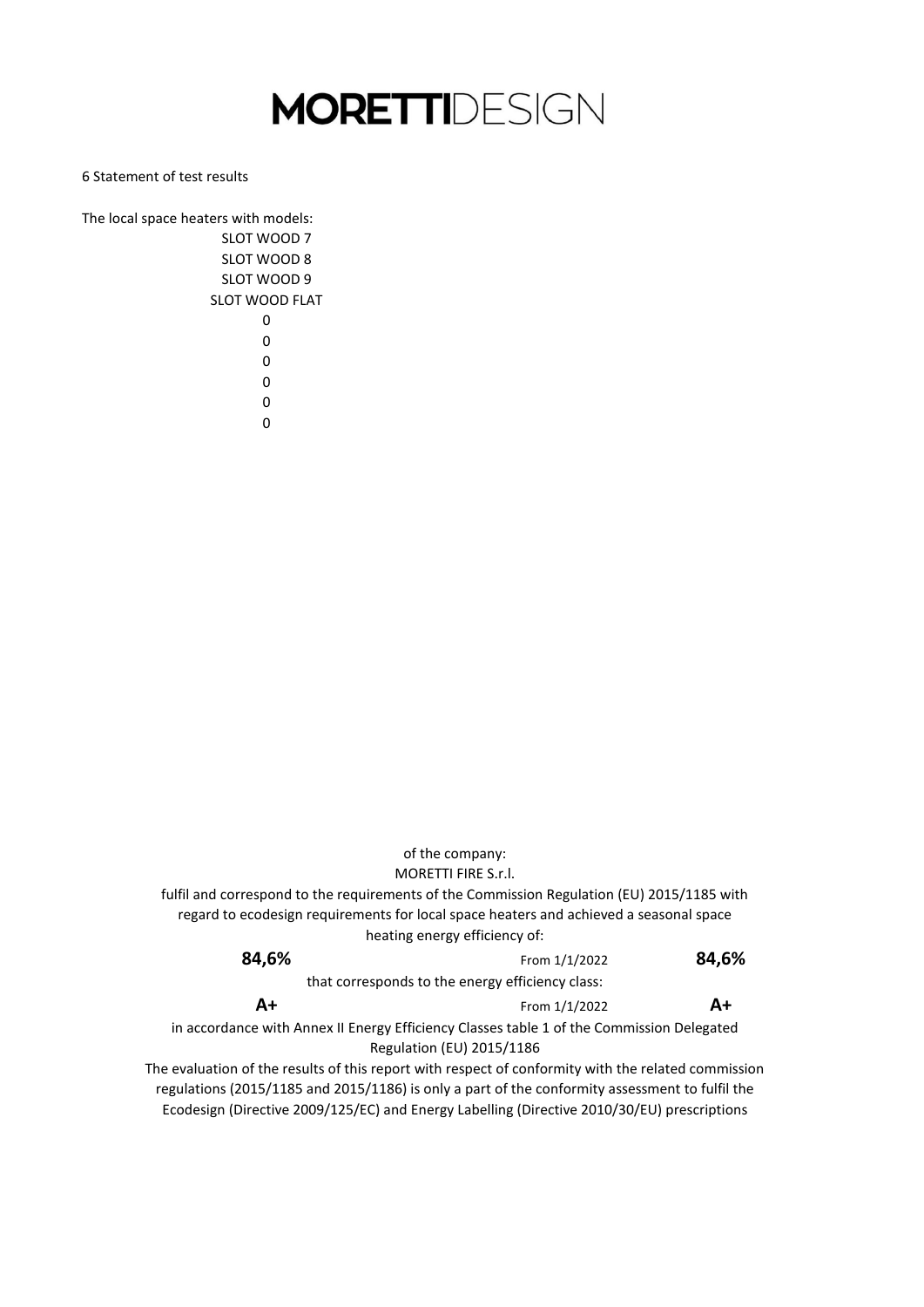| (IT) SCHEDA PRODOTTO<br>(PL) KARTA PRODUCTU            |                                  |                              |                                   | (GR) ΔΕΛΤΙΟ ΠΡΟΪΟΝΤΟΣ |               |
|--------------------------------------------------------|----------------------------------|------------------------------|-----------------------------------|-----------------------|---------------|
| (EN) PRODUCT DATA SHEET                                |                                  | (CZ) INFORMAČNÍ LIST VÝROBKU |                                   | (BG) ПРОДУКТОВ ФИШ    |               |
| (DE) PRODUKTDATENBLATT                                 |                                  | (SK) INFORMAČNÝ LIST VÝROBKU |                                   | (LT) GAMINIO VARDINIU |               |
| (FR) FICHE DE PRODUIT<br>(RO) FIŞA PRODUSULUI          |                                  |                              | PARAMETRŲ LENTELÉ                 |                       |               |
| (HU) TERMÉKISMERTETŐ ADATLAP<br>(ES) FICHA DE PRODUCTO |                                  |                              | (ET) TOOTEKIRJELDUS               |                       |               |
| (PT) FICHA DO PRODUTO<br>(SL) PODATKOVNI LIST IZDELKA  |                                  |                              |                                   | (DK) PRODUKTBLAD      |               |
| (NL) PRODUCTKAART                                      |                                  |                              | (HR) INFORMACIJSKI LIST PROIZVODA | (SE)INFORMATIONSBLAD  |               |
|                                                        |                                  |                              | EU 2015 / 1186                    |                       |               |
| (IT) Marchio                                           | (RO) Marca                       |                              |                                   |                       |               |
| (EN) Trademark                                         | (HU) Márka                       |                              |                                   |                       |               |
| (DE) Marke                                             | (SL) Blagovna Znamka             |                              |                                   |                       |               |
| (FR) Marque                                            | (HR) Marka                       |                              |                                   |                       |               |
| (ES) Marca                                             | (GR) Μάρκα                       |                              | <b>MORETTI</b> DESIGN             |                       |               |
| (PT) Marca                                             | (BG) Марка                       |                              |                                   |                       |               |
| (NL) Merk                                              | (LT) Ženklas                     |                              |                                   |                       |               |
| (PL) Marka                                             | (ET) Kaubamärk                   |                              |                                   |                       |               |
| (CZ) Značka                                            | (DK) Mærke                       |                              |                                   |                       |               |
| (SK) Značka                                            | (SE) Märke                       |                              |                                   |                       |               |
| (IT) Modello                                           | (RO) Model                       |                              | SLOT WOOD 7                       |                       |               |
| (EN) Model                                             | (HU) Modell                      |                              | SLOT WOOD 8                       |                       |               |
| (DE) Modell                                            | (SL) Model                       |                              | SLOT WOOD 9                       |                       |               |
| (FR) Modèle                                            | (HR) Model                       |                              | SLOT WOOD FLAT                    |                       |               |
| (ES) Modelo                                            | (GR) Μοντέλο                     |                              |                                   |                       |               |
| (PT) Modelo                                            |                                  |                              | 0<br>0                            |                       |               |
| (NL) Model                                             | (BG) Модеп<br>(LT) Modelis       |                              | 0                                 |                       |               |
| (PL) Model                                             | (ET) Mudel                       |                              | 0                                 |                       |               |
|                                                        |                                  |                              |                                   |                       |               |
| (CZ) Model<br>(SK) Model                               | (DK) Model                       |                              | 0                                 |                       |               |
|                                                        | (SE) Modell                      |                              | 0                                 |                       |               |
| (TI)                                                   | Classe di efficienza energetica  | (RO)                         | Clasa de eficientă energetică     |                       |               |
| (EN)<br>Energy efficiency class                        |                                  | (HU)                         | Energiahatékoniságy osztály       |                       |               |
| (DE)<br>Energieeffizienzklasse                         |                                  | (SL)                         | Razred energijske učinkovitosti   |                       | Д+            |
| (FR)                                                   | Classe d'efficacité énergétique  | (HR)                         | Razred energetske učinkovitosti   |                       |               |
| (ES)                                                   | Clase de eficiencia energética   | (GR)                         | Κατηγορία εργειακής απόδοσης      |                       | FROM 1/1/2022 |
| (PT)                                                   | Classe de eficiência energética  | (BG)                         | Клас на енергийна ефектиност      |                       |               |
| (NL)<br>Energie-efficiëntieklasse                      |                                  | (LT)                         | Energijos efektyvumo klasė        |                       |               |
| (PL)                                                   | Klasa efektywności energetycznej | (ET)                         | Energiatõhususe Klass             |                       |               |
| (CZ)                                                   | Třída energetické účinnosti      | (DK)                         | Energiklasse                      |                       |               |
| (SK)                                                   | Trieda energetickej účinnosti    | (SE)                         | Energieffektivitetsklass          |                       |               |
| (TI)<br>Potenza termica diretta                        |                                  | (RO)                         | Puterea térmica direta            |                       |               |
| (EN)<br>Direct heat output                             |                                  | (HU)                         | Közvetlen hőteljesítmény          |                       |               |
| (DE)<br>Direkte wärmeleistung                          |                                  | (SL)                         | Neposredna toplotna moč           |                       |               |
| (FR)                                                   | Puissance thermique directe      | (HR)                         | Izravna toplinska snaga           |                       |               |
| (ES)<br>Potencia calorifica directa                    |                                  | (GR)                         | Άμεση Θερμική ισχύς               |                       | 9,47          |
| (PT)<br>Potência térmica direta                        |                                  | (BG)                         | Директна топлинна мощност         |                       |               |
| (NL)<br>Directe warmteafgifte                          |                                  | (LT)                         | Tiesioginė šiluminė galia         |                       |               |
| (PL)<br>Bezpośrednia moc cieplna                       |                                  | (ET)                         | Otsene soojusvõimsus              |                       |               |
| (CZ)<br>Přímý tepelný výkon                            |                                  | (DK)                         | Direkte termisk effekt            |                       |               |
| (SK)<br>Priamy tepelný výkon                           |                                  | (SE)                         | Direkt värmeeffekt                |                       |               |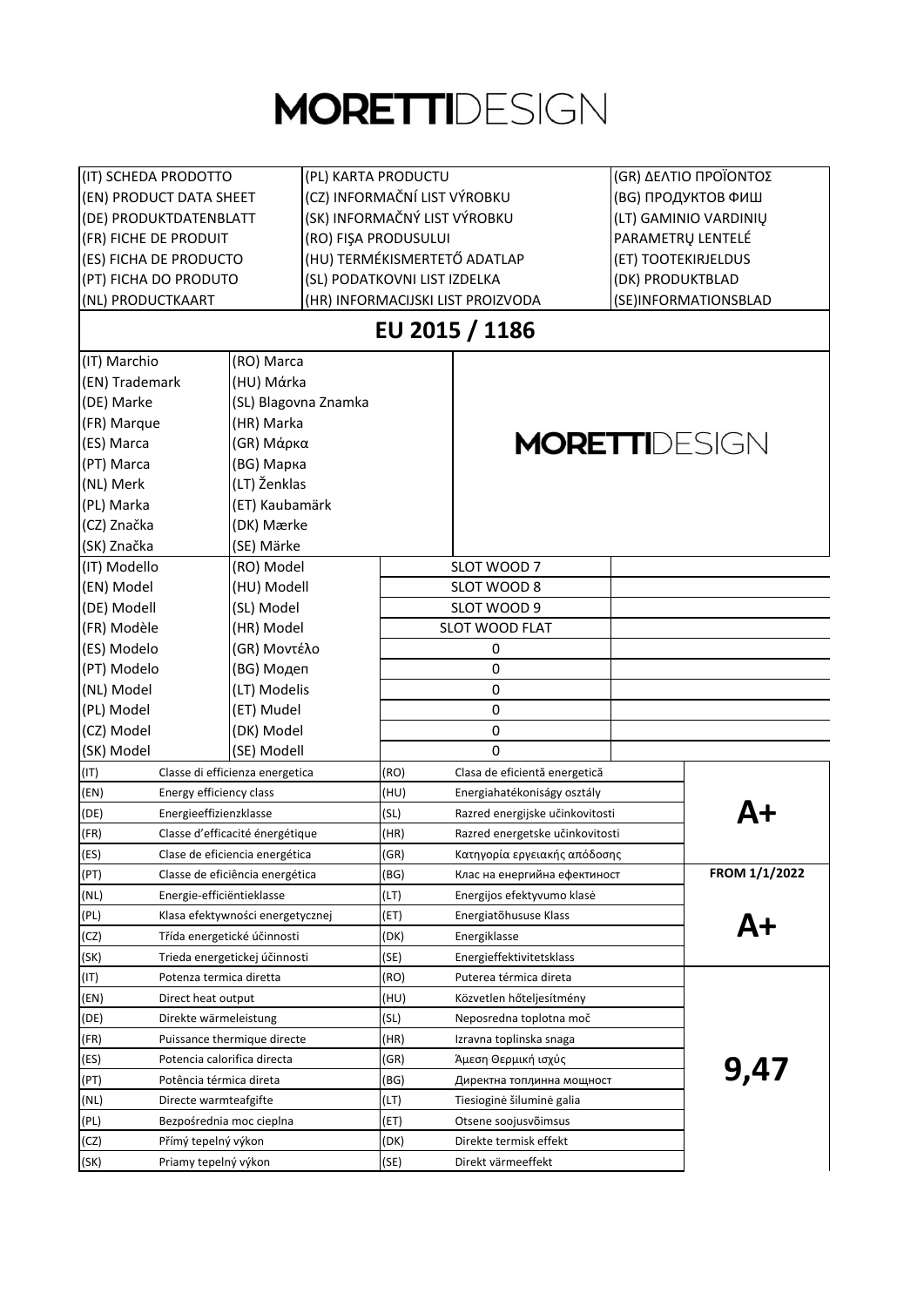| (IT) | Potenza termica indiretta                                                            | (RO) | Puterea térmica indireta                                                      |               |
|------|--------------------------------------------------------------------------------------|------|-------------------------------------------------------------------------------|---------------|
| (EN) | Indirect heat output                                                                 | (HU) | Közvetett hőteljesítmény                                                      |               |
| (DE) | Indirekte Wärmeleistung                                                              | (SL) | Posredna toplotna moč                                                         |               |
| (FR) | Puissance thermique indirecte                                                        | (HR) | Neizravna toplinska snaga                                                     |               |
| (ES) | Potencia térmica indirecta                                                           | (GR) | Έμμεση Θερμική ισχύς                                                          |               |
| (PT) | Potência térmica indireta                                                            | (BG) | Индиректна топлинна мощност                                                   |               |
| (NL) | Indirecte warmteafgifte                                                              | (LT) | Netiesioginė šiluminė galia                                                   |               |
| (PL) | Pośrednia moc cieplna                                                                | (ET) | Kaudne soojusvõimsus                                                          |               |
| (CZ) | Nepřímý tepelný výkon                                                                | (DK) | Indirekte termisk effekt                                                      |               |
| (SK) | Nepriamy tepelný výkon                                                               | (SE) | Indirekt värmeeffekt                                                          |               |
| (IT) | Indice di efficienza energetica                                                      | (RO) | Indicele de eficientă energetică                                              |               |
| (EN) | Energy efficiency index                                                              | (HU) | Energiahatékonisági mutató                                                    |               |
| (DE) | Energieeffizienzindex                                                                | (SL) | Indeks energetske učinkovitosti                                               | 123,948       |
| (FR) | Indice d'efficacité énergétique                                                      | (HR) | Indeks energetske učinkovitosti                                               |               |
| (ES) | Índice de eficiencia energetica                                                      | (GR) | Δείκτης ενεργειακής απόδοσης                                                  |               |
| (PT) | Indice de eficiência energética                                                      | (BG) | Индекс на енергийна ефективност                                               | FROM 1/1/2022 |
| (NL) | Energie-efficiëntie-index                                                            | (LT) | Energijos efektyvumo indeksas                                                 |               |
| (PL) | Współczynnik efectywności energetycznej                                              | (ET) | Energiatõhususe indeks                                                        |               |
|      |                                                                                      | (DK) | Indeks energieffektivitet                                                     |               |
| (CZ) | Index energetické účinnosti                                                          | (SE) | Energieffektivitetindeks                                                      |               |
| (SK) | Index energetickej účinnosti                                                         |      |                                                                               |               |
| (TI) | Efficienza utile a potenza termica<br>nominale                                       | (RO) | Eficientă energetică utilă la puterea termică<br>nominală                     |               |
| (EN) | Useful energy efficiency at nominal heat<br>output                                   | (HU) | Hasznos hatásfok névleges<br>Hőteljesítményen                                 |               |
| (DE) | Brennstoff-Energieeffizienz<br>Nennwärmeleistung                                     | (SL) | Izkoristek energije pri nominalni toplotni<br>moči                            |               |
| (FR) | Rendement utile à la puissance thermique (HR)<br>nominale                            |      | Korisna energetska učinkovitost pri<br>naviznom toplinskom učinku             |               |
| (ES) | Eficiencia energética útil a la potencia<br>termica nominal                          | (GR) | Απόδοση ισχύος χρήσιμη στην ονομαστική<br>ισχύ                                |               |
| (PT) | Eficiência energética útil com potência<br>termica nominal                           | (BG) | Енергийна ефективност полезна за<br>номиналната мощност                       | 87,55%        |
| (NL) |                                                                                      | (LT) | Naudingasis efektyvumas esant nominaliai                                      |               |
| (PL) | Nuttig rendement bij nominale<br>Sprawność użytkowa przy nominalnej<br>mocy cieplnej | (ET) | šiluminei galia<br>Kasutegur nominaalsel soojusvõimsusel                      |               |
| (CZ) | Užitečná energetická účinnost při                                                    | (DK) |                                                                               |               |
| (SK) | jmenovitém tepelném výkonu<br>Užitočná energetická účinnosť pri                      | (SE) | Nyttevirkning ved nominel termisk effekt<br>Nyttoverkningsgraden vid nominell |               |
|      | menovitom tepelnom výkone                                                            |      | värmeeffekt                                                                   |               |
| (TI) | Efficienza utile al carico minimo                                                    | (RO) | Eficientă energetică utilă la sarcină minimă                                  |               |
| (EN) |                                                                                      | (HU) | Hasznos hatásfok minimális terhelésen                                         |               |
| (DE) | Useful energy efficiency at minimum load<br>Brennstoff-Energieeffizienz bei          | (SL) | Izkoristek energije pri minimalni                                             |               |
| (FR) | Mindestlast                                                                          | (HR) | obrevenitmi<br>Korisna energetska učinkovitost pri                            |               |
|      | Rendement utile à la puissance minimale                                              |      | minimalnom opterećenju                                                        |               |
| (ES) | Eficiencia energética útil a la carga<br>mínima                                      | (GR) | Απότελεσματική ενεργειακη απόδοση με<br>ελάχιστο φορτίο                       | 0,00%         |
| (PT) | Eficiência energética útil à carga mínima                                            | (BG) | Енергийна ефективност полезна за<br>минималното натоварване                   |               |
| (NL) | Efficiëntie nuttig voor der minimale last                                            | (LT) | Naudingasis efektyvumas esant mažiausiai<br>apkrovai                          |               |
| (PL) | Sprawność użytkowa przy minimalnym<br>mocy cieplnej                                  | (ET) | Kasutegur minimaalsel koormusel                                               |               |
| (CZ) | Užitečná energetická účinnost při<br>minimálním zatížením                            | (DK) | Nyttevirkning ved minimal belastning                                          |               |
| (SK) | Užitočná energetická účinnosť pri<br>minimálnom zaťažení                             | (SE) | Nyttoverkningsgraden vid minimibelastning                                     |               |